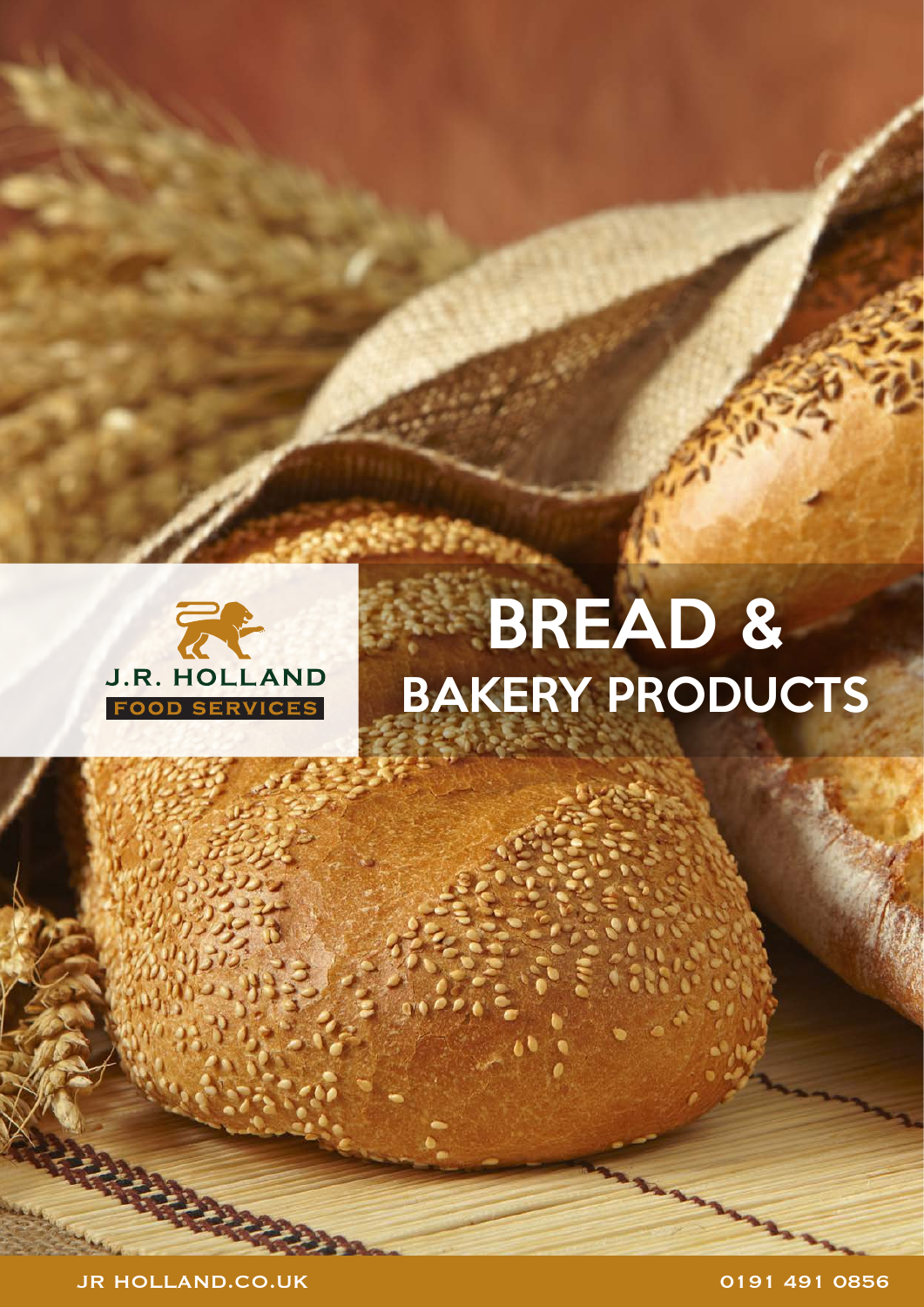

#### **BREAD/BAKERY PRODUCTS**

| 2601 | BREAD BROWN MEDIUM SLICED BAKESTONE      | EACH 1            |              |
|------|------------------------------------------|-------------------|--------------|
| 2604 | BREAD GRANARY MEDIUM SLICED HOVIS        | EACH 1            |              |
| 2605 | <b>BREAD WHITE - GLUTEN FREE</b>         | EACH 1            |              |
| 2606 | <b>BREAD THICK WHITE ROBERTS</b>         | EACH 1            |              |
| 2607 | <b>BREAD BROWN - GLUTEN FREE</b>         | EACH 1            |              |
| 2608 | BREAD WHITE MEDIUM SLICED BAKESTONE      | EACH 1            |              |
| 2609 | BREAD THICK MALTED ROBERTS               | EACH 1            |              |
| 2610 | BREAD BAKESTONE MEGA WHITE SLICED        | EACH 1            |              |
| 2611 | BREAD WHITE THICK SLICED BAKESTONE       | EACH 1            |              |
| 2612 | HAPPY BREAD THICK WHOLEMEAL              | EACH 1            |              |
| 2615 | BREAD WHOLEMEAL MEDIUM SLICED HOVIS      | EACH 1            |              |
| 2616 | BREAD WHOLEMEAL THICK SLICED HOVIS       | EACH 1            |              |
| 2617 | BREAD HOVIS SOFT WHITE MEDIUM            | EACH 1            |              |
| 2618 | <b>BREAD ROBERTS 50/50</b>               | EACH 1            |              |
| 2622 | <b>BROWN BUN (ARTIZAN)</b>               | Each              | 2            |
| 2623 | WHITE BUN (ARTIZAN)                      | Each              | 2            |
| 2625 | COUNTRY GRAIN 800G LOAF SLICED           | EACH 1            |              |
| 2626 | LARGE WHITE BAP X 6                      | PACK              | 6            |
| 2627 | <b>GLUTEN FREE BROWN FARM HOUSE LOAF</b> | PACK 6            |              |
| 2631 | <b>BAP FLOUR X 6</b>                     | PACK              | 6            |
| 2632 | <b>BRIOCHE O BUN GLAZED</b>              | PACK 12           |              |
| 2633 | <b>BEST OF BOTH LARGE BAPS X6</b>        | PACK              | 6            |
| 2634 | BEST OF BOTH SUB ROLLS X 2               | PACK <sub>2</sub> |              |
| 2636 | <b>REST. ASSORTED X 10</b>               | PACK 12           |              |
| 2637 | WHITE 800G LOAF SLICED                   | EACH 12           |              |
| 2638 | <b>BURGER BUN X 6</b>                    | PACK              | 6            |
|      | 2639 MULTIGRAIN 7" TORPEDO               | EACH 12           |              |
| 2640 | FINGER ROLL 8" x6                        | PACK 12           |              |
|      | 2641 FINGER ROLL x6                      | PACK 6            |              |
| 2642 | WHITE 7" DELI FINGER                     | EACH 6            |              |
| 2643 | FRENCH STICK                             | EACH 1            |              |
| 2644 | EZEKIEL XL BUN (CUT)                     | EACH              | 6            |
| 2645 | KNOT POPPY x2                            | PACK <sub>2</sub> |              |
| 2646 | <b>BROWN KNOTTS (X2)</b>                 | <b>PACK</b>       | $\mathbf{1}$ |
| 2647 | PILOT BROWN x2                           | PACK              | 2            |
| 2648 | PILOT WHITE x2                           | PACK              | 2            |
| 2649 | ROLL BROWN MORNING x 6                   | PACK              | 12           |
| 2650 | ROLL WHITE MORNING x 6                   | <b>PACK</b>       | 12           |
| 2651 | ROLL WHITE VERY SML DINNER x6            | PACK              | 6            |
| 2652 | ROLL BROWN VERY SML DINNER x6            | <b>PACK</b>       | 6            |
| 2653 | ROLL WHOLEMEAL LARGE x6                  | PACK              | 6            |
| 2654 | <b>SESAME BUN x4</b>                     | PACK              | 4            |

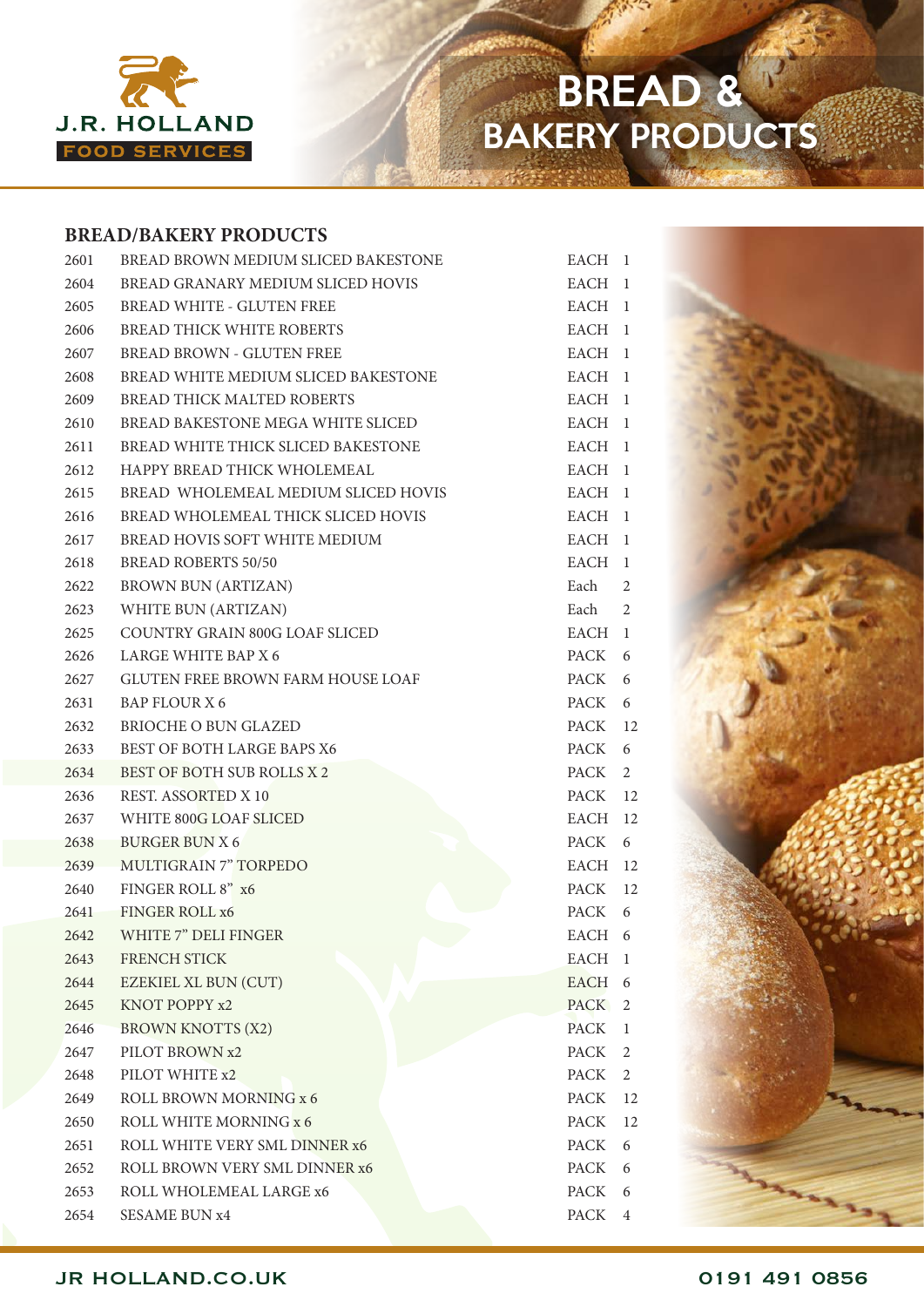

| 2655 | STOTTIE MINI BROWN x2                     | <b>PACK</b> | 4              |
|------|-------------------------------------------|-------------|----------------|
| 2656 | STOTTIE MINI WHITE x2                     | <b>PACK</b> | $\overline{4}$ |
| 2657 | <b>STOTTIE LARGE BROWN</b>                | PACK        | -1             |
| 2658 | STOTTIE LARGE WHITE                       | <b>PACK</b> | -1             |
| 2660 | WHITE DELI FLAT (CHIP BUN) X 2            | PACK        | 1              |
| 2666 | WHITE KNOT LARGE X 2                      | PACK        | 2              |
| 2667 | WHITE XL DELI BUN (CUT)                   | EACH        | 2              |
| 2668 | WHITE HEDGEHOG CHIP BUN X2                | PACK        | 2              |
| 2670 | CRUMPET <sub>x6</sub>                     | PACK        | 6              |
| 2671 | WHITE DELI FLAT SUNFLOWER (CHIP BUN) X 2  | PACK        | 2              |
| 2673 | MALT LOAF (PACK OF 20)                    | BOX         | 20             |
| 2674 | MINCE PIE CHRISTMAS x6                    | PACK        | 6              |
| 2675 | <b>HOVIS MUFFINS X 4</b>                  | PACK        | $\overline{4}$ |
| 2676 | PANCAKE SCOTCH x6                         | PACK        | 6              |
| 2677 | CHEESE TOP DELI FLAT WHITE (CHIP BUN) X 2 | PACK        | 2              |
| 2678 | <b>SCONE CHEESE x2</b>                    | PACK        | 2              |
| 2679 | <b>SCONE SULTANA x2</b>                   | PACK        | 2              |
| 2680 | TEACAKE x4                                | PACK        | $\overline{4}$ |
| 2685 | CIABATTA (EACH)                           | EACH        | -1             |
| 2687 | WHITE GIANT BAPS (X2)                     | PACK        | 2              |
| 2688 | BROWN GIANT BAPS (X2)                     | PACK        | 2              |
| 2690 | <b>GRANARY BATON (PACK OF 2)</b>          | PACK        | 2              |
| 2692 | CHEESE GIANT BAPS (PACK OF 2)             | PACK        | 2              |
| 2693 | MULTIGRAIN ROLLS (PACK OF 4)              | PACK        | $\overline{4}$ |
| 2696 | TEACAKE SMALL                             | EACH        | -1             |
| 2698 | WHITE BLOOMER BREAD 800g SEEDED           | <b>EACH</b> | - 1            |
| 2699 | BROWN BLOOMER BREAD 800g SEEDED           | <b>EACH</b> | -1             |
| 2701 | QUICHE CHEESE & BROCCOLI                  | <b>EACH</b> | 1              |
| 2702 | QUICHE CHEESE & ONION                     | EACH        | -1             |
| 2703 | QUICHE CHEESE & TOMATO                    | <b>EACH</b> | - 1            |
| 2704 | QUICHE CHEESE & HAM                       | <b>EACH</b> | -1             |
| 2705 | <b>SAUSAGE ROLLS (20)</b>                 | 20 Pack 1   |                |
| 2708 | WHITE SLICED BLOOMER 800g SEEDED          | <b>EACH</b> | -1             |
| 2709 | BROWN SLICED BLOOMER 800g SEEDED          | <b>EACH</b> | $\mathbf 1$    |
| 2711 | WHITE SMALL CIABATTA                      | <b>EACH</b> | 1              |
| 2712 | <b>CHEESE TORPEDO</b>                     | EACH        | 1              |
| 2717 | SMALL BROWN CIABATTA SEEDED               | <b>EACH</b> | 1              |
| 2718 | BROON ALE THIN DELI STICK                 | <b>EACH</b> | 1              |
| 2719 | <b>BROWN THIN DELI STICK</b>              | <b>EACH</b> | 1              |
| 2720 | WHITE THIN DELI STICK                     | EACH        | 1              |
| 2727 | WHITE LARGE BUN                           | <b>EACH</b> | 1              |
| 2728 | CRUSTY BROWN LARGE LOAF                   | <b>EACH</b> | 1              |
| 2729 | WHITE TIN LOAF                            | <b>EACH</b> | $\mathbf{1}$   |